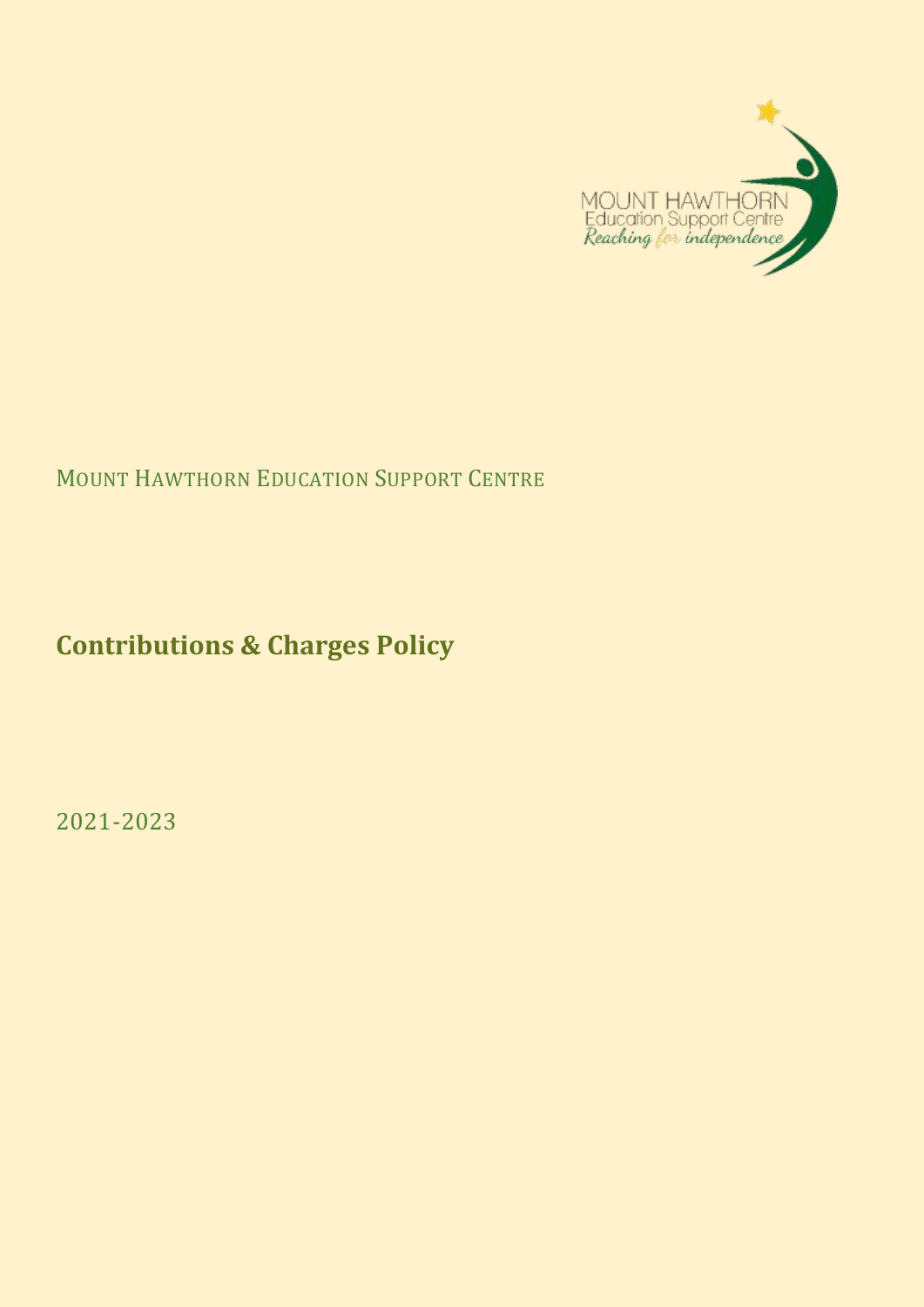#### *Introduction*

Mount Hawthorn Schools Board endorses the schedule of Contributions and Charges. The schedule is broken into four sections and will allow families to calculate all costs relating to education that they may incur throughout the school year. This is a requirement of the School Education Act 1999 and will understandably be very useful in enabling families to budget for such an important area of their expenditure.

*Section 1: Voluntary Contributions*

The total amount of voluntary contributions parents and carers are asked to pay has been contained within the \$60.00 maximum set in the School Education Regulations 2000. Costs for excursions are estimated at the start of the year to enable parents to budget for them.

| <b>VOLUNTARY</b><br><b>CONTRIBUTIONS</b> |          | <b>CHARGES</b> - for potential activities ( <b>Estimated maximum cost</b> )<br>These activities are additional to the planned programme and participation is |       |       |       |       |       |                 |                 |  |
|------------------------------------------|----------|--------------------------------------------------------------------------------------------------------------------------------------------------------------|-------|-------|-------|-------|-------|-----------------|-----------------|--|
| 2017                                     |          | voluntary.                                                                                                                                                   |       |       |       |       |       |                 |                 |  |
| Curriculum Area                          |          | <b>ITEM</b>                                                                                                                                                  | Pre-P | Yr1   | Yr2   | Yr3   | Yr4   | Yr <sub>5</sub> | Yr <sub>6</sub> |  |
| <b>Technology</b><br>(Computer)          | 10.00    | Interm Swimming –<br>Term 1                                                                                                                                  | 80.00 | 80.00 | 80.00 | 80.00 | 80.00 | 80.00           | 80.00           |  |
| Art & Craft                              | 10.00    | Excursions / per visit                                                                                                                                       | 20.00 | 60.00 | 60.00 | 60.00 | 60.00 | 60.00           | 60.00           |  |
| Life Skills -<br><b>Shopping</b>         | 40.00    | Incursion / per visit                                                                                                                                        | 10.00 | 40.00 | 40.00 | 40.00 | 40.00 | 40.00           | 40.00           |  |
| P & C<br><b>Contribution</b>             | 70.00    | Graduation                                                                                                                                                   |       |       |       |       |       |                 | 30.00           |  |
| TOTAL<br><b>PAYABLE</b>                  | \$130.00 | Inclusion/<br><b>Integration Program</b>                                                                                                                     | 10.00 | 40.00 | 40.00 | 40.00 | 40.00 | 40.00           | 40.00           |  |

Charges:

**Parents will receive a note during the year when these activities are planned and payment is required**.

Money collected will be used to supplement school expenditure in the areas listed. While Contributions are voluntary, the quality of our teaching and learning program will be enhanced when each family makes a contribution to the cost of supplementing funding gained from other sources, including the State and Commonwealth Governments. Payment plans are also available to parents who may prefer to pay fees in instalments.

### *Section 2: Charges for Extra Cost Optional Components*

A breakdown of estimated Extra Cost Optional courses for a student's participation in school visits, excursions, class activities etc have been included in the schedule above in blue. Students will only incur costs when they are involved in a particular activity. The amounts represent the **maximum** that will be charged for scheduled activities in 2017.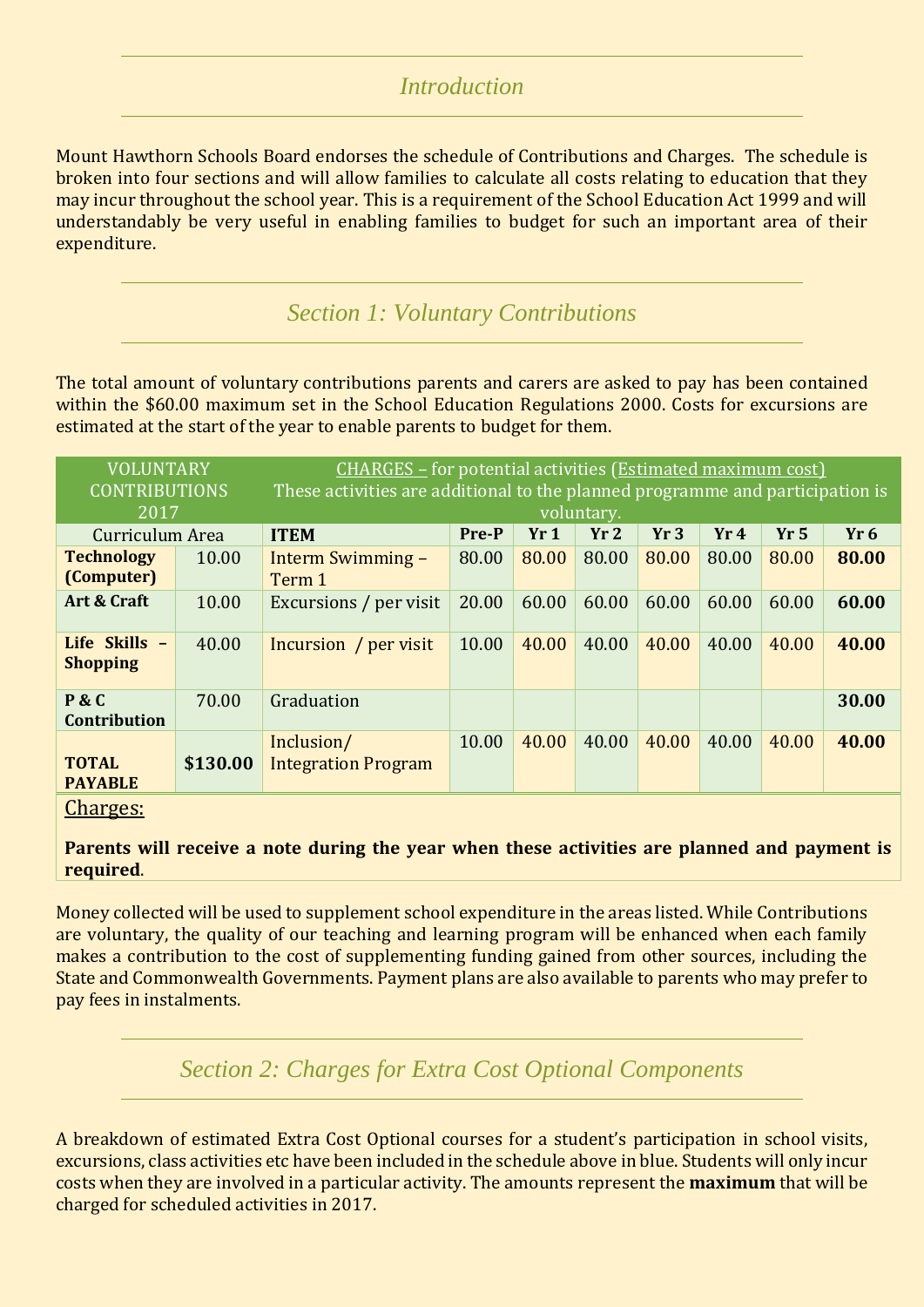Parents will be asked to make payment for each activity as it approaches.

The charges schedule includes costs associated with: specific learning activities and available to all students, but conditional on a payment being made, e.g. school visits, excursions, classroom cooking, etc

All schools, including ours, offer some optional services that incur costs but are not directly related to education. These may be accessed directly through the school or by way of the P&C and include School Photos, Scholastic Book Club, School Uniforms, Vacation Swimming, charitable collections. These services are available to parents if they wish to make use of them. It might be helpful for parents to include them in calculating up-front costs, although the actual costs vary and have not been estimated in our calculations.

#### *Section 3: Stationary Requirements and Items for Personal Use*

A Stationery and Personal Items List will be given to parents at the start of each year and indicates what is needed each child will need during the year. These are general stationery not course books and therefore can be purchased through any retailer, although we do arrange for parents to order items on the stationery list from Campion books which are delivered to the school.

#### **Stationery List**

| Display Book A4 20 pocket refillable          | 1              |
|-----------------------------------------------|----------------|
| Document envelope A4 PP with press stud clear | 4              |
| Glue stick Artline purple 40gm                | 8              |
| Highlighters Micador ECO wallet pack 4        | $\overline{1}$ |
| Micador eco whiteboard markers Pk 4           | $\mathbf{1}$   |
| Pencil (HB) junior triangular grip            | $\overline{2}$ |
| Pencils - coloured Crayola 24s assorted       | $\overline{1}$ |
| Pencil (HB)                                   | 6              |
| Scrapbook Megasaurus Bond 335x245 64 page     | 8              |
| Scissors 165mm Round Ended Right handed       | $\overline{2}$ |
| Pencil sharpener 1 hole barrel type           | $\overline{2}$ |
| Pencil case                                   | 1              |
| Crayons Crayola Tuck Box 24's Assorted        | 1              |
|                                               |                |
| <b>STUDENT PERSONAL ITEMS</b>                 |                |
|                                               |                |
| Drink Bottle                                  | 1              |
| Sun Hat                                       |                |
| <b>Boxes Tissues</b>                          | 4 per term     |

Pkts Wet Ones 4 per term

### *SECTION 4: VOLUNTARY APPROVED FUNDS*

Other voluntary funds at Mount Hawthorn ESC include a P&C Contribution. This is currently set in 2017 at \$70.00 per child. The school has excellent support for numerous improvement projects, which would not be possible without the P&C. They also continue to support the 8 Learning Areas with the provision of resources to assist and enhance the teaching programs within all classes.